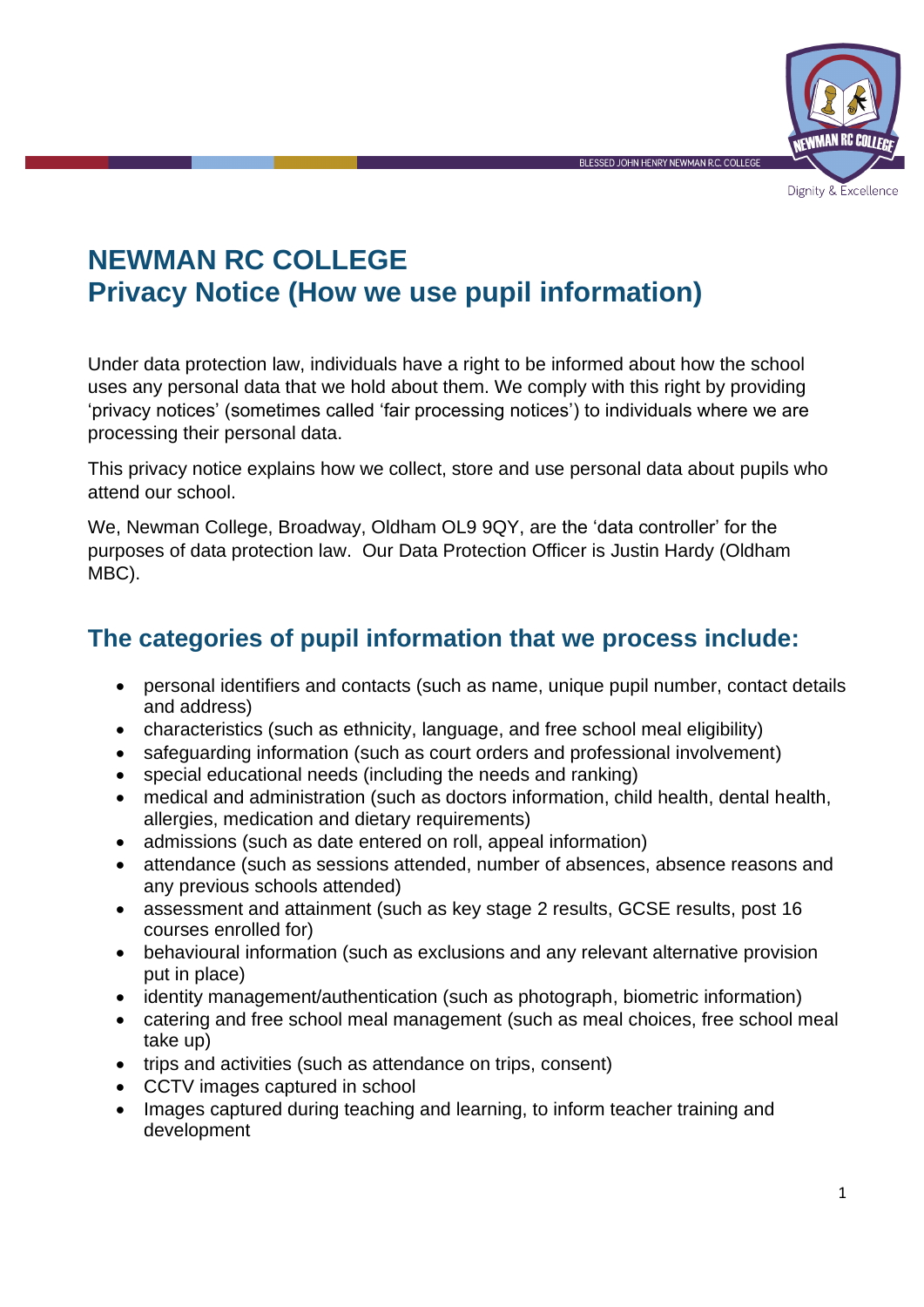• Footage captured outside school on the highway to protect student and staff road safety (via body camera)

This list is not exhaustive, to access the current list of categories of information we process please see [www.newmanrc.oldham.sch.uk/information/policies](http://www.newmanrc.oldham.sch.uk/information/policies) 

# **Covid-19**

We may seek to collect, process and share your personal data in response to the recent outbreak of Coronavirus, which is above and beyond what would ordinarily be done so, about our staff, their dependents and the general public, to ensure their safety and wellbeing.

The legislative framework supporting data sharing relating to the management of the COVID19 pandemic is the notice under regulation 3(4) of the Health Service Control of Patient Information Regulations 2002 and it is in the interests of public health that we share information where necessary for the purpose of COVID19 management. Such information will be limited to what is legal, proportionate and necessary, taking into account of the latest guidance issued by the Government and health professionals"

# **Why we collect and use pupil information**

The personal data collected is essential, for the school to fulfil their official functions and meet legal requirements.

We collect and use pupil information, for the following purposes:

- 1. to support pupil learning
- 2. to monitor and report on pupil attainment progress
- 3. to provide appropriate pastoral care
- 4. to assess the quality of our services
- 5. to keep children safe (food allergies, or emergency contact details)
- 6. to meet the statutory duties placed upon us for DfE data collections

Under the General Data Protection Regulation (GDPR), the lawful bases we rely on for processing pupil information are:

- for the purposes of 1-5 above, where we need to perform an official task in the public interest
- for the purposes of 6 above, where we need to comply with a legal obligation

Less commonly, we may also process pupils' personal data in situations where:

• we have obtained consent to use it in a certain way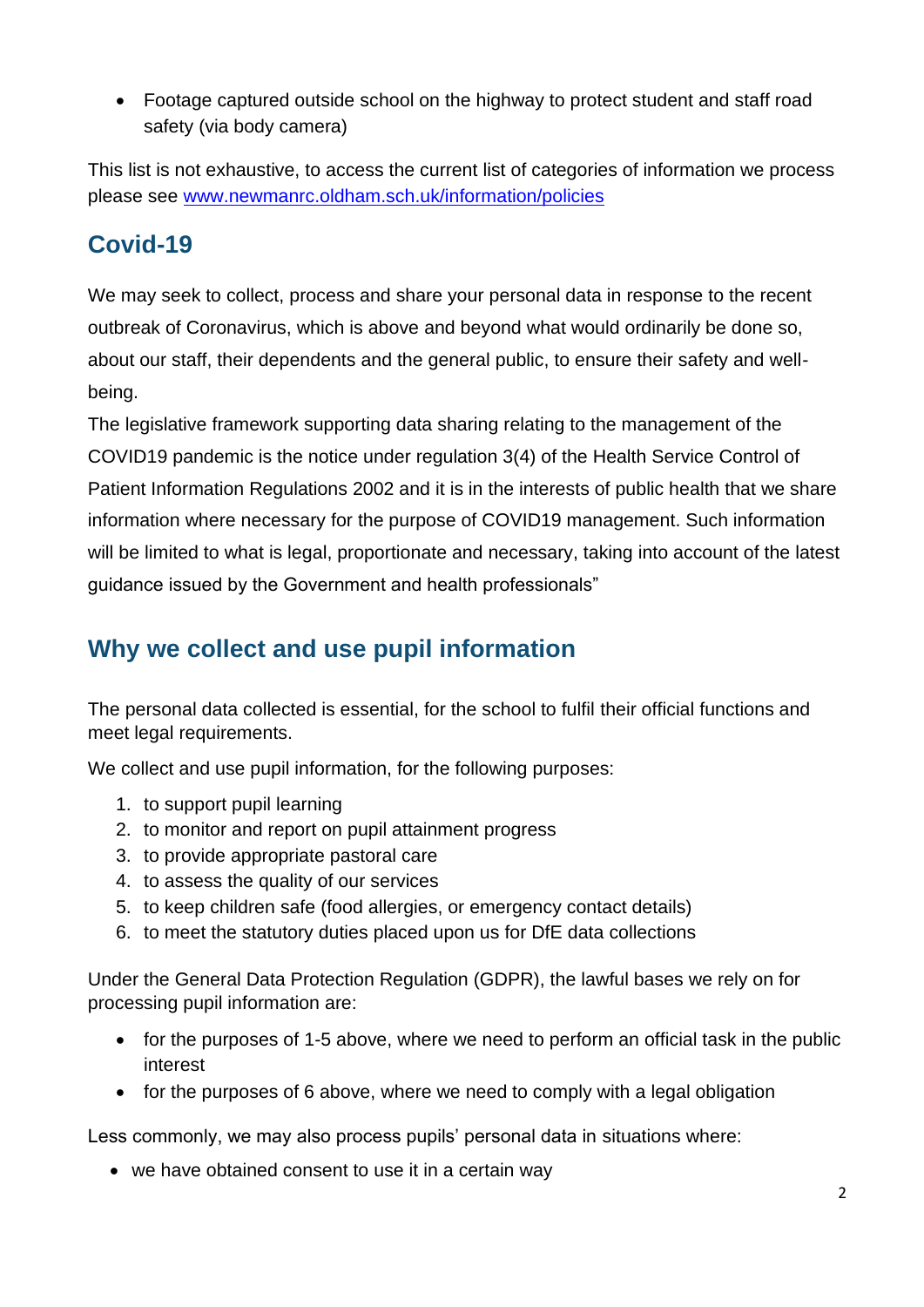• we need to protect the individual's vital interests (or someone else's interests)

Where we have obtained consent to use pupils' personal data, this consent can be withdrawn at any time. We will make this clear when we ask for consent, and explain how consent can be withdrawn.

Some of the reasons listed above for collecting and using pupils' personal data overlap, and there may be several grounds which justify our use of this data.

## **Collecting pupil information**

We collect pupil information via registration forms at the start of the school year, from secure file transfer from previous schools, and child protection plans.

Pupil data is essential for the school's operational use. Whilst the majority of pupil information you provide to us is mandatory, some of it is requested on a voluntary basis. In order to comply with the data protection legislation, we will inform you at the point of collection, whether you are required to provide certain pupil information to us or if you have a choice in this and we will tell you what you need to do if you do not want to share this information with us.

## **Storing pupil data**

We hold pupil data securely for the set amount of time shown in our data retention schedule. For more information on our data retention schedule and how we keep your data safe, please visit *[Information and Records Management Society's toolkit for schools](http://irms.org.uk/?page=schoolstoolkit&terms=%22toolkit+and+schools%22)*.

## **Who we share pupil information with**

We routinely share pupil information with:

- schools that the pupils attend after leaving us
- colleges/post 16 provision that pupils attend after leaving us
- our local authority
- youth support services (pupils aged 13+)
- the Department for Education (DfE)
- school nurse (NHS)
- examination awarding bodies

## **Why we regularly share pupil information**

We do not share information about our pupils with anyone without consent unless the law and our policies allow us to do so.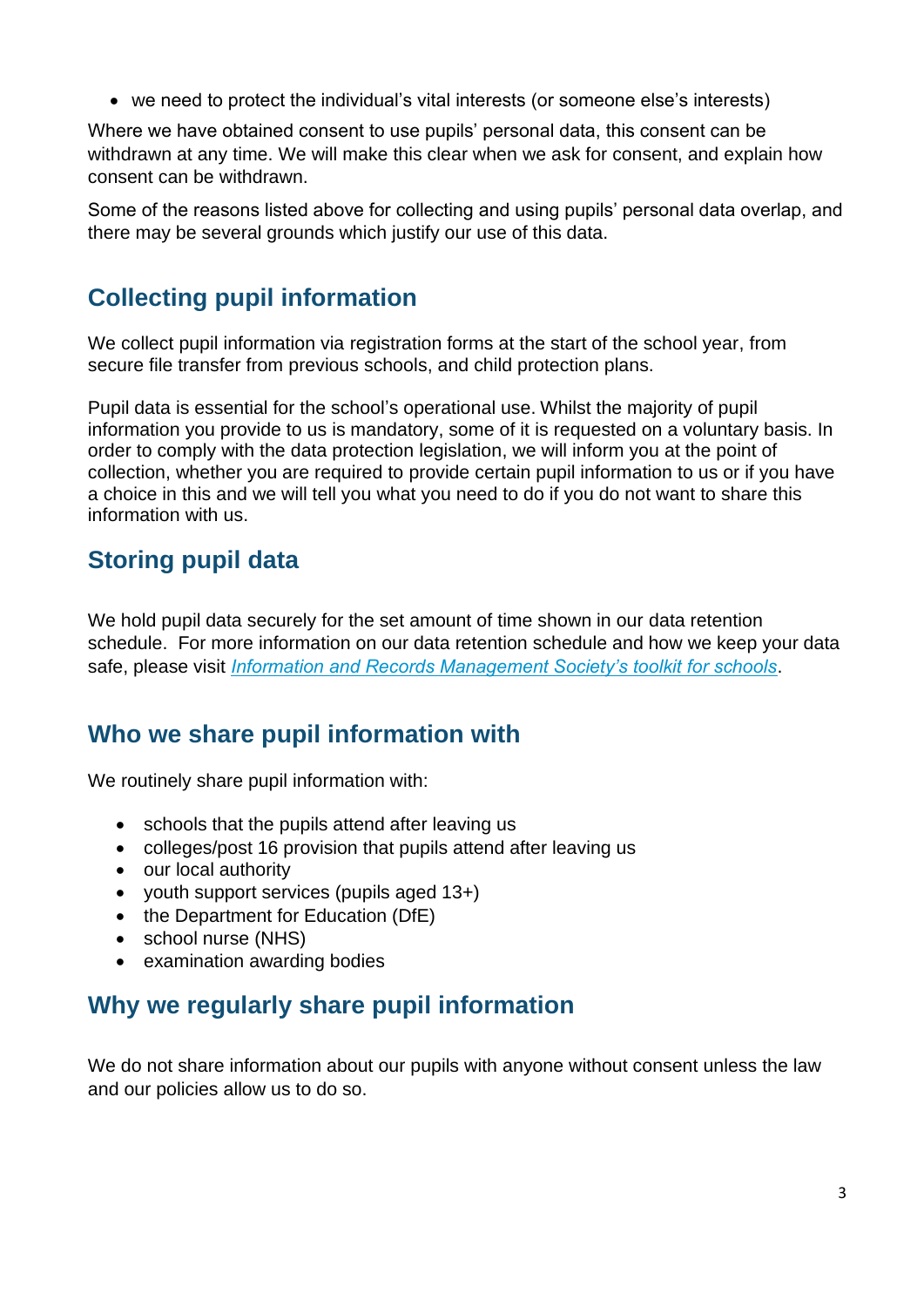#### **Schools that pupils attend after leaving us**

To enable the school to continue the pupil's education, eg attainment and attendance data.

#### **Our Local Authority**

To meet our legal obligations we have to share certain pupil information with the Local Authority, eg safeguarding information, admissions and exclusions.

#### **Youth support services**

#### **Pupils aged 13+**

Once our pupils reach the age of 13, we also pass on certain information about them to Oldham Council, and/or providers of Youth Support Services, as they have responsibilities regarding the education or training of 13-19 year-olds under Section 507B of the Education Act 1996.

This information enables them to provide youth support services, post-16 education and training services, and careers advisers.

A parent or guardian can object to any information in addition to their child's name, address and date of birth being passed to their local authority or provider of youth support services by informing us. This right is transferred to the child / pupil once they reach the age 16.

#### **Department for Education**

The Department for Education (DfE) collects personal data from educational settings and local authorities via various statutory data collections. We are required to share information about our pupils with the Department for Education (DfE) either directly or via our local authority for the purpose of those data collections, under section 3 of The Education (Information About Individual Pupils) (England) Regulations 2013.

All data is transferred securely and held by DfE under a combination of software and hardware controls, which meet the current [government security policy framework](https://www.gov.uk/government/publications/security-policy-framework).

For more information, please see 'How Government uses your data' section.

#### **Local Authorities**

We may be required to share information about our pupils with the local authority to ensure that they can conduct their statutory duties under

• the [Schools Admission Code,](https://www.gov.uk/government/publications/school-admissions-code--2) including conducting Fair Access Panels.

#### **School Nurse/Health Authorities**

We will share information about pupils to enable/safeguard the health of pupils, facilitate vaccinations, etc.

#### **Examination Awarding Bodies**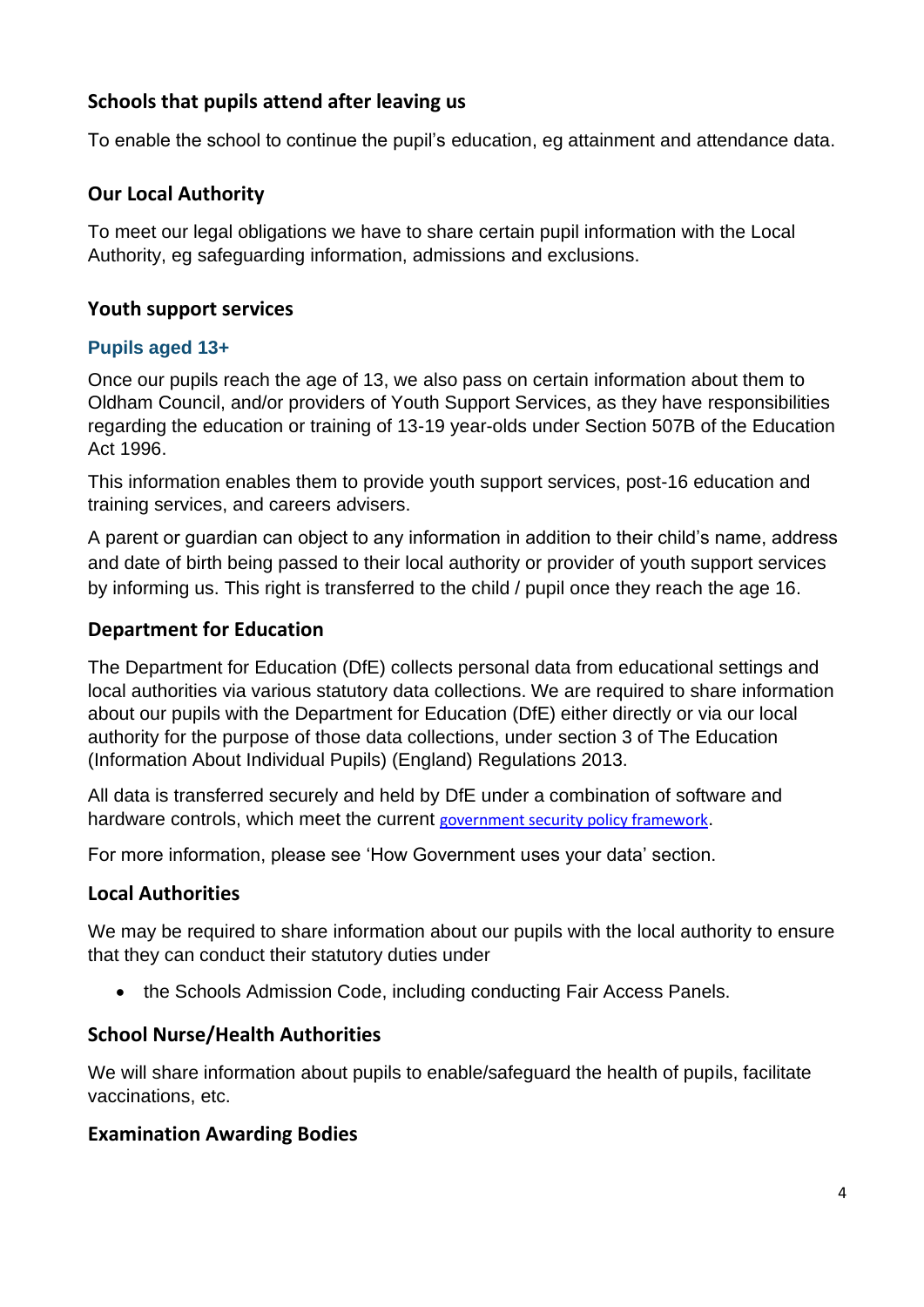We will share information such as name, date of birth, in order to enter pupils for examinations and access their results.

### **Requesting access to your personal data**

Under GDPR, parents and pupils have the right to request access to information about them that we hold. To make a request for your personal information, or be given access to your child's educational record, contact:

Mrs K Scott, Director of Support Services, Newman College, Broadway, Oldham OL9 9QY.

Depending on the lawful basis above, you may also have the right to:

- object to processing of personal data that is likely to cause, or is causing, damage or distress
- prevent processing for the purpose of direct marketing
- object to decisions being taken by automated means
- in certain circumstances, have inaccurate personal data rectified, blocked, erased or destroyed; and
- a right to seek redress, either through the ICO, or through the courts

If you have a concern or complaint about the way we are collecting or using your personal data, you should raise your concern with us in the first instance or directly to the Information Commissioner's Office at <https://ico.org.uk/concerns/>

For further information on how to request access to personal information held centrally by DfE, please see the 'How Government uses your data' section of this notice.

## **Withdrawal of consent and the right to lodge a complaint**

Where we are processing your personal data with your consent, you have the right to withdraw that consent. If you change your mind, or you are unhappy with our use of your personal data, please let us know by contacting:

Mrs K Scott, Director of Support Services, Newman College, Broadway, Oldham OL9 9QY

## **Last updated**

We may need to update this privacy notice periodically so we recommend that you revisit this information from time to time. This version was last updated on 1 September 2021.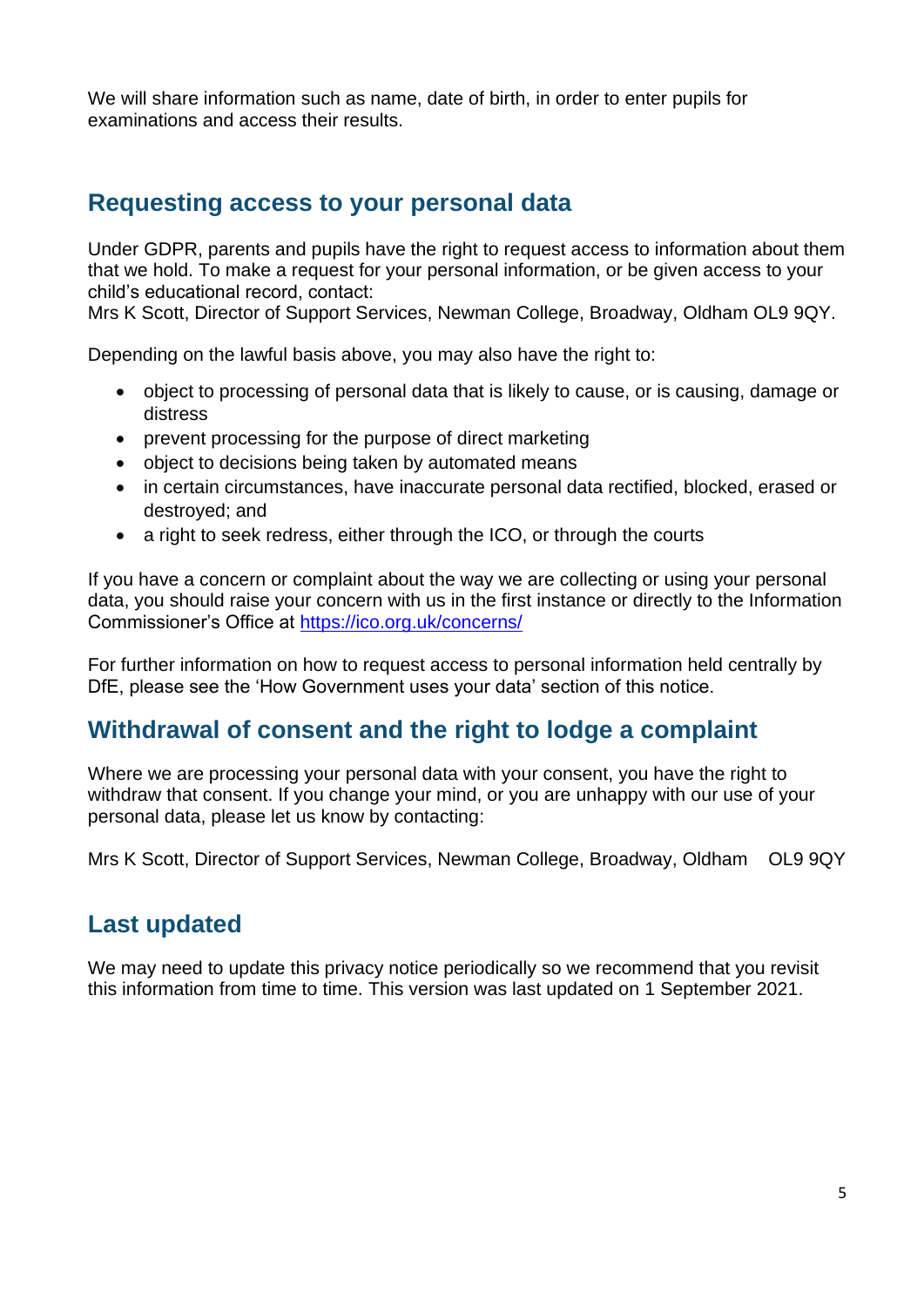# **Contact**

If you would like to discuss anything in this privacy notice, please contact:

Mrs K Scott Director of Support Services Newman College Broadway Oldham OL9 9QY

Tel: 0161 785 8858 Email: [k.scott@newmanrc.oldham.sch.uk](mailto:k.scott@newmanrc.oldham.sch.uk)

*Re-Issued: September 2021*

*This notice is based on the [Department for Education's model privacy notice](https://www.gov.uk/government/publications/data-protection-and-privacy-privacy-notices) for pupils, amended for parents and to reflect the way we use data in this school.*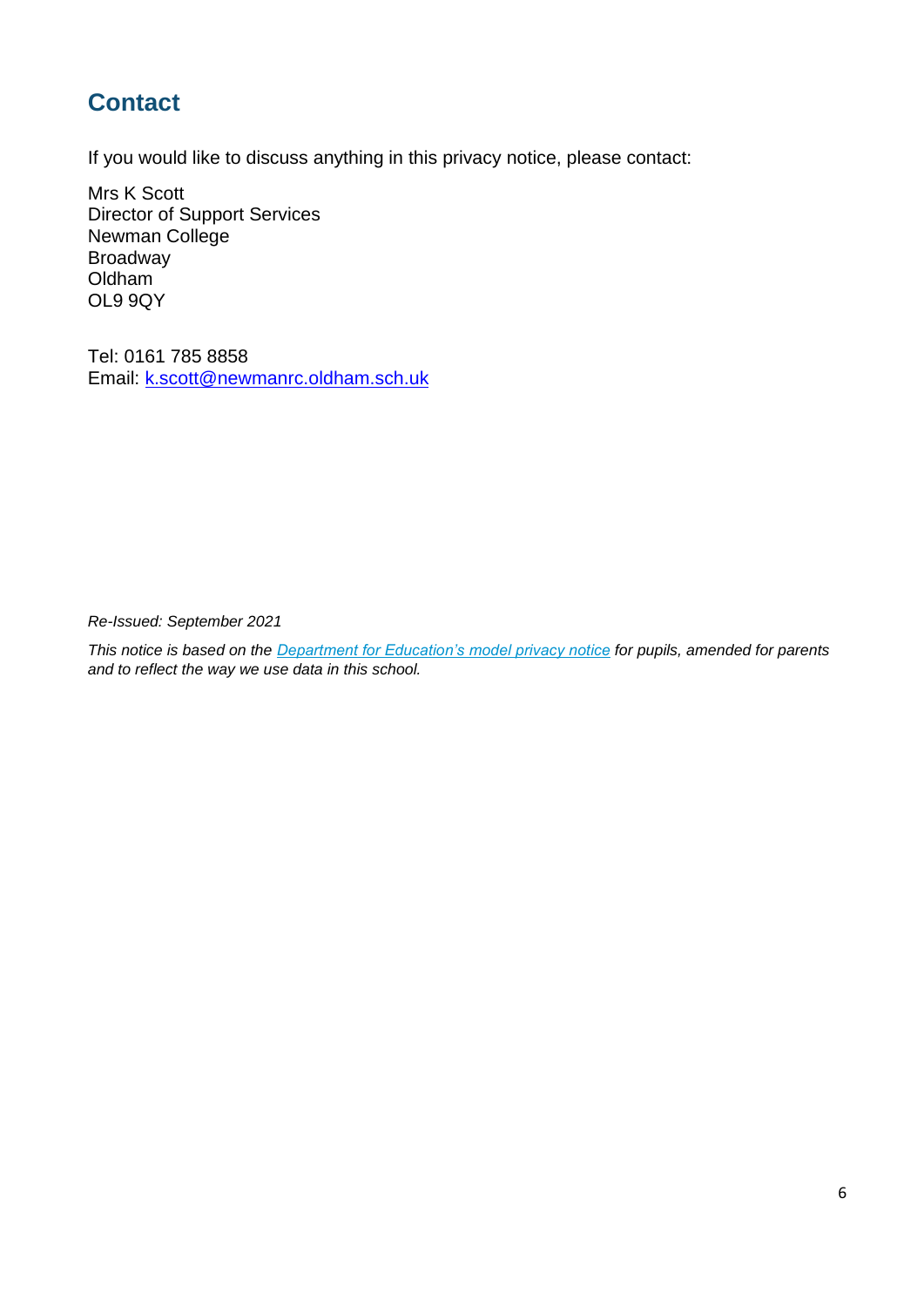## **How Government uses your data**

The pupil data that we lawfully share with the DfE through data collections:

- underpins school funding, which is calculated based upon the numbers of children and their characteristics in each school.
- informs 'short term' education policy monitoring and school accountability and intervention (for example, school GCSE results or Pupil Progress measures).
- supports 'longer term' research and monitoring of educational policy (for example how certain subject choices go on to affect education or earnings beyond school)

#### **Data collection requirements**

To find out more about the data collection requirements placed on us by the Department for Education (for example; via the school census) go to [https://www.gov.uk/education/data](https://www.gov.uk/education/data-collection-and-censuses-for-schools)[collection-and-censuses-for-schools](https://www.gov.uk/education/data-collection-and-censuses-for-schools)

#### **The National Pupil Database (NPD)**

Much of the data about pupils in England goes on to be held in the National Pupil Database (NPD).

The NPD is owned and managed by the Department for Education and contains information about pupils in schools in England. It provides invaluable evidence on educational performance to inform independent research, as well as studies commissioned by the Department.

It is held in electronic format for statistical purposes. This information is securely collected from a range of sources including schools, local authorities and awarding bodies.

To find out more about the NPD, go to [https://www.gov.uk/government/publications/national-pupil](https://www.gov.uk/government/publications/national-pupil-database-user-guide-and-supporting-information)[database-user-guide-and-supporting-information](https://www.gov.uk/government/publications/national-pupil-database-user-guide-and-supporting-information)

### **Sharing by the Department**

The law allows the Department to share pupils' personal data with certain third parties, including:

- schools
- local authorities
- researchers
- organisations connected with promoting the education or wellbeing of children in England
- other government departments and agencies
- organisations fighting or identifying crime

For more information about the Department's NPD data sharing process, please visit: <https://www.gov.uk/data-protection-how-we-collect-and-share-research-data>